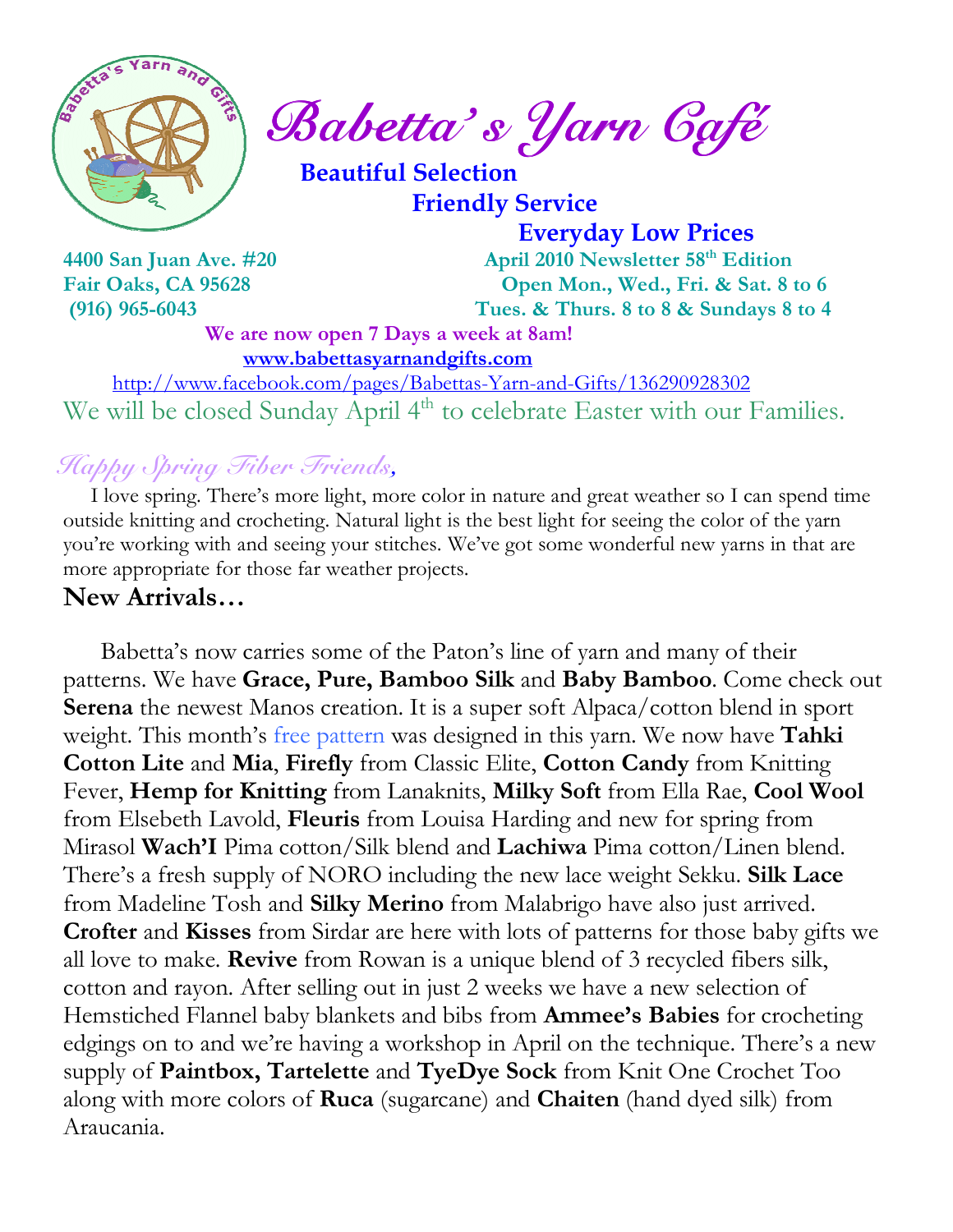## What's on the Horizon???

 JoJo Land Harmony, Rhythm, Melody and Ballad – Misti Alpaca Pima Cotton/Silk - Eco Butterfly Baby Hat and Scarf Kits – Kraemer yarn and roving, Pagewood Farm's Roving and Alyeska - Great Adirondack yarn in a couple of ribbons - some new things from Prism and Be Sweet – Punta Yarn's Montoya, and Punta Cotton…There will also be lots of new patterns.

## Don't forget about our ongoing FOOD DRIVE. Bring a non-perishable food item and be entered to win a \$25 Gift Certificate. Drawing each month.

## Project Classes for April 2010 at Babetta's

 In our project classes you can learn to knit anything from scarves to socks to felted purses to lace shawls to hats to sweaters. Pick your project and join in the fun. Our knitters inspire each other to try new things by sharing ideas and showing off their latest creation. Sign up for one of our classes and you will receive a coupon for %10 off your next purchase. If our class times aren't convenient we also offer private lessons in Knitting, Crochet, Spinning and Weaving by appointment.

\*Pre-registration is required as class sizes are limited. Please choose your dates carefully. Because of scheduling conflicts and complications, make-up classes will only be allowed under special circumstances and individual consideration.

Tuesdays April 6, 13 & 20 Knitting Project 6pm – 7:30pm fee \$40

Wednesdays April 7, 14 & 21 Knitting Project 1pm – 2:30pm fee \$40 Knitting Project 3:30pm- 5pm fee \$40

Thursday April 8, 15 & 22 Knitting Project 6pm – 7:30pm fee \$40

Saturdays April 10, 17 & 24 Knitting Project 4pm – 5:30pm fee \$40. Private Lessons Knitting or Crochet \$15 an hour and Group Knitting or Crochet Private lessons \$10 an hour per person. Spinning or weaving \$20 an hour and group rates are \$15 an hour per person.

#### Sit and Knit or Crochet Saturdays

 You're invited to come sit in our little living room and share your love of handwork with other Fiber Friends. We're open from 8am to 6pm on Sat.

#### Would you like to make newborn hats to donate to area Hospital Nurseries? Join the Fair Oaks Madhatters Knitting Group at Babetta's

 The second Thurs. of every month from 10am – 12pm upcoming date April 8. You can drop off hats to donate if you can't make it to our meeting dates.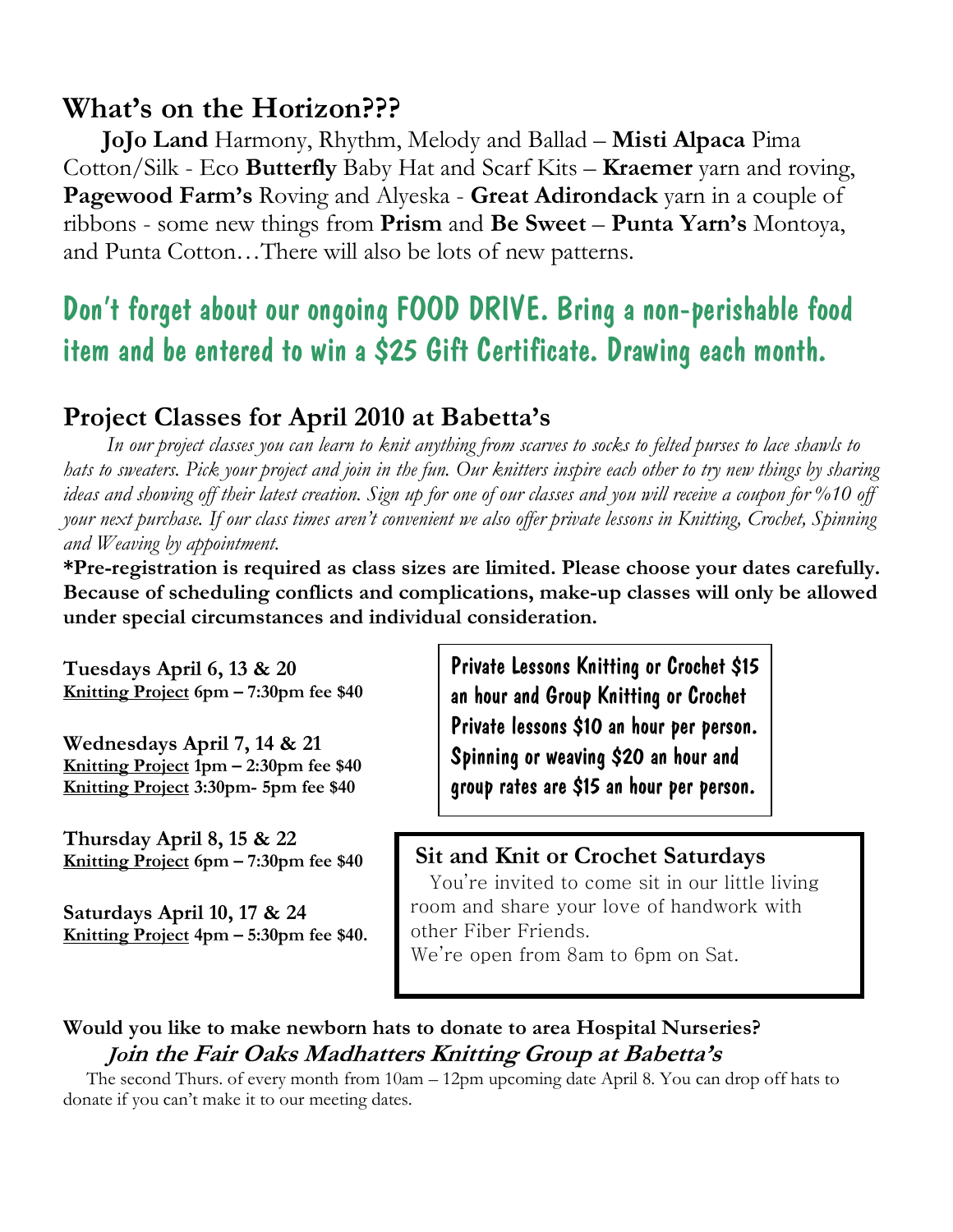# Workshops for April 2010

Learn how to Crochet Hemstitched Flannel Sat. April 10 1pm-3pm Class includes Burb Cloth, hook, and Crochet Cotton Cost \$30

## Knitting with Beads Sat April 17 1pm – 3pm

Class project – knitted hand painted silk bracelet. Pattern and Materials included. Cost \$50

## Make an Entrelac Scarf with Maya Sat. April  $24$  1pm – 3pm class fee  $$50$

 Learn how to do Entrelac in this quick little project. A pattern and yarn will be included in the price. All you need are your hands and size 8 needles.



# Tomten Knit-a-Long

With Gustine

April 6, 20, & May 4 Time 6:30 – 8pm Cost \$40 includes the pattern. Limited sign-ups. Register soon to insure your spot. You'll receive a 10%off coupon for materials.

The lovely Penelope modeling the famous Tomten

 If you missed the FREEFORM CROCHET PURSE workshop with Jennifer Tan you have another chance to learn this cool technique on a specific project. Bring all your hooks and some left over yarns and join the fun.

> Sunday May 2 1pm – 4pm cost  $$40$ Basic crochet skills are all you need.